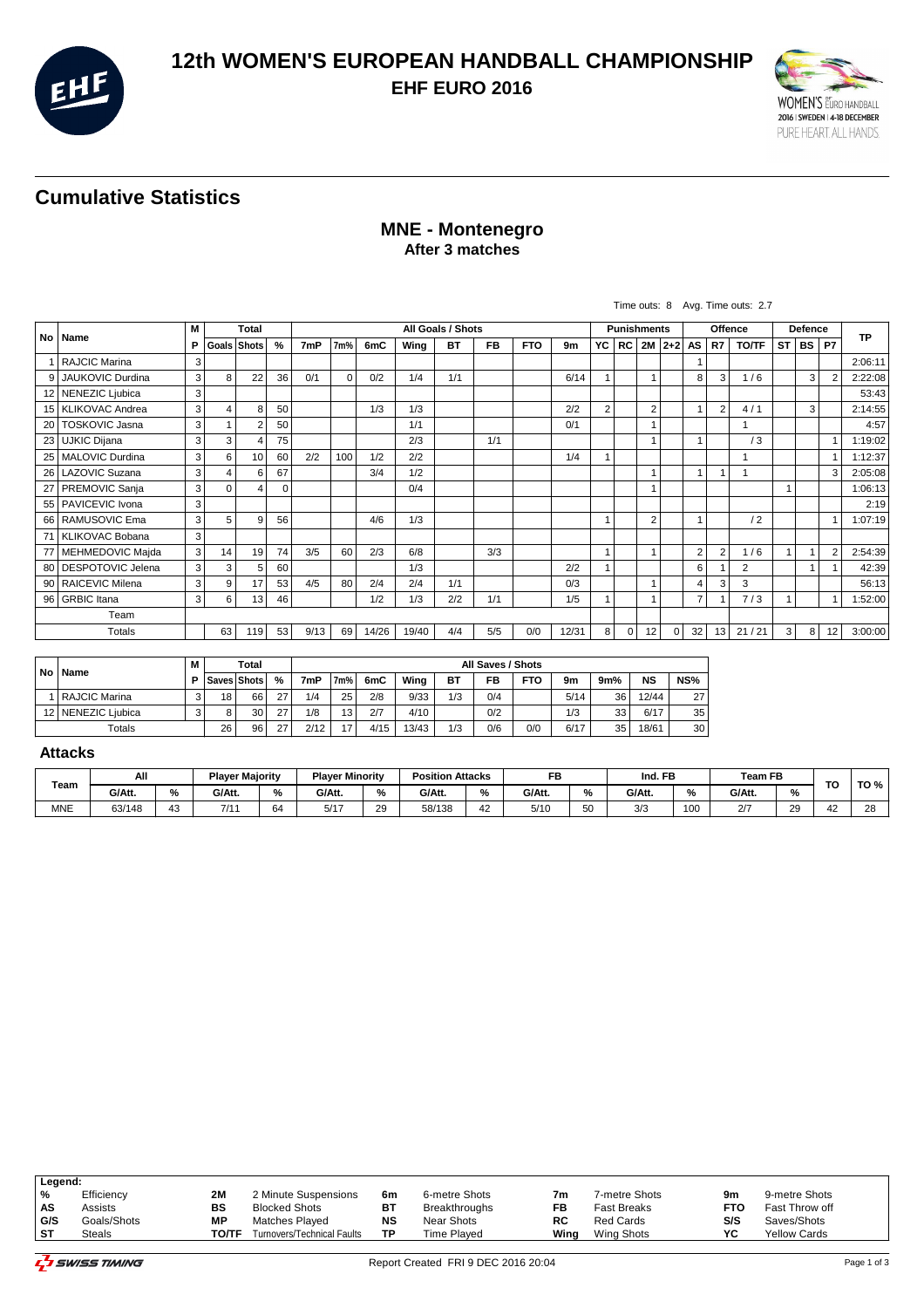

## **12th WOMEN'S EUROPEAN HANDBALL CHAMPIONSHIP EHF EURO 2016**



# **Cumulative Statistics**

### **MNE - Montenegro After 3 matches**

#### **OverView of Shot Distribution**